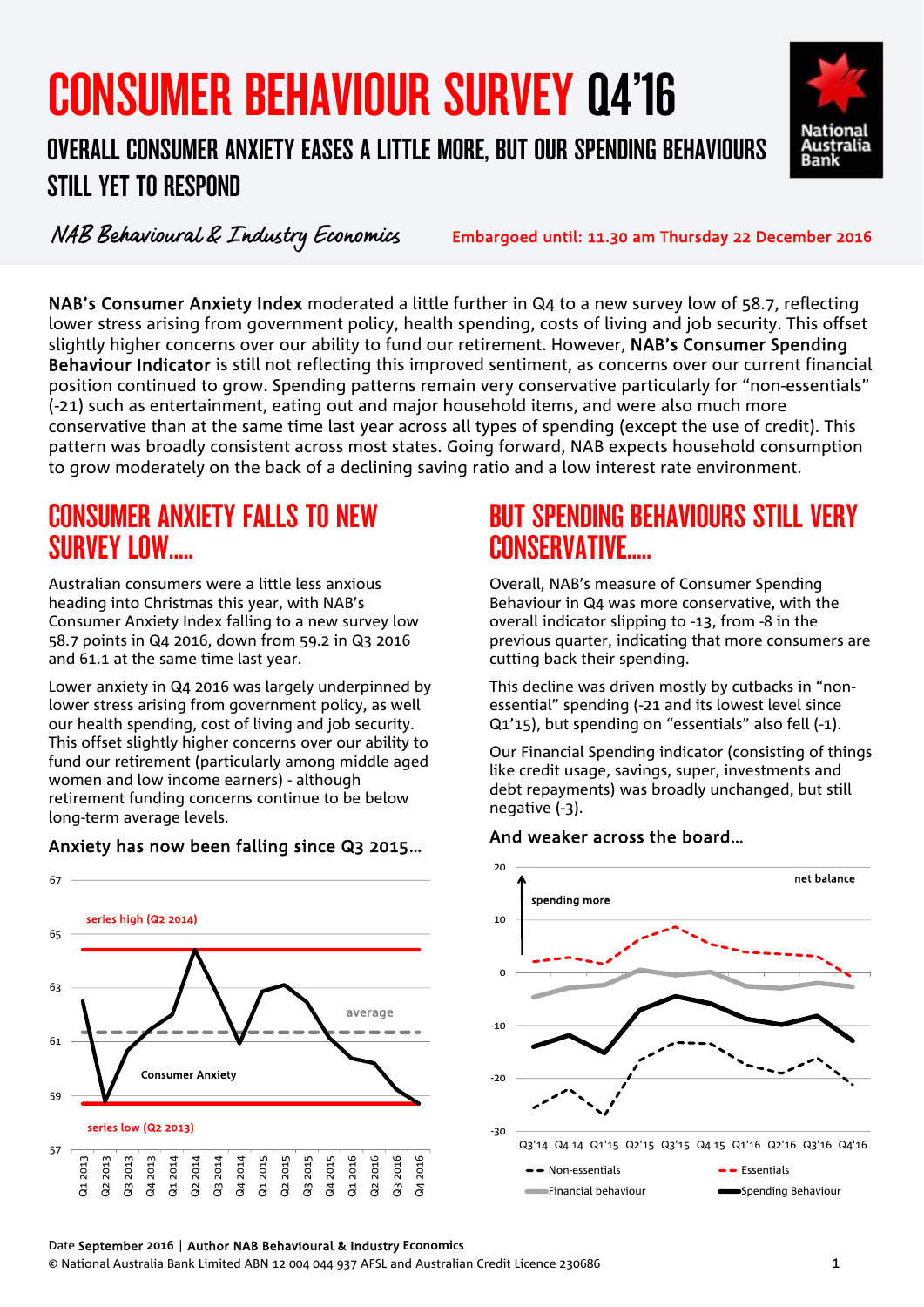### NAB CONSUMER ANXIETY INDEX

We are feeling less stressed about our jobs, government policy and the cost of living…



Lower anxiety in Q4 2016 was largely underpinned by lower stress arising from government policy, as well our health spending, cost of living and job security. This offset slightly higher concerns over our ability to fund our retirement (particularly among middle aged women and low income earners) - although retirement funding concerns continue to be below long-term average levels.

Our living costs are still considered to be the biggest driver of consumer anxiety, but we are continuing to see encouraging improvements. Consumer anxiety relating to cost of living has now been falling steadily since mid-2015 in an economic environment of subdued inflation and now sits at survey low levels.

Job security continues to cause the least stress, despite signs of a slowing labour market. Just 16% of consumers reported "high" anxiety over their jobs in Q4 2016, and 43% reported "very low" levels of stress.

Consumer anxiety continues to vary widely across demographic groups. By state, anxiety was highest in VIC (59.9) and NSW/ACT (59.1) - also the only states to report higher anxiety in Q4, and higher anxiety in relation to all key drivers except government policy.

By gender, anxiety remains higher for women and particularly women aged 30-49, who despite an improvement in their overall anxiety levels, continue reporting much higher levels of anxiety relating to their ability to fund retirement and cost of living.

By other key demographic groups, anxiety was highest in regional cities (58.6), for those earning less than \$35,000 (63.5), divorced Australians (61.4), those with children (60.7), single person households (60.1),

those whose highest educational attainment is vocational (62.0), part time workers (59.8) and sales/clerical workers (60.6).

### CONSUMER ANXIETY BY GROUP

Anxiety varies widely across all demographic groups; overall highest for lowest income earners and highest for men over 50…



Overall consumer anxiety was lowest for men over 50 (52.4), mainly due to significantly lower levels of anxiety related to their job security. Anxiety was also noticeably lower in TAS (53.0) but from a much smaller sample size.

In other groups, anxiety was lowest for Australians living in rural towns and the bush (58.1), the highest income earners (55.1), men (56.7), widows (56.0), for those without children (56.9), live in a 2 person household (56.9), left high school (55.9) and are not employed (57.8) or are self-employed (56.1).

# OUR SPENDING BEHAVIOURS

Despite falling levels of consumer anxiety, consumer spending patterns remain very conservative. In Q4, more Australians increased spending in relation to paying off debt, medical expenses and utilities. In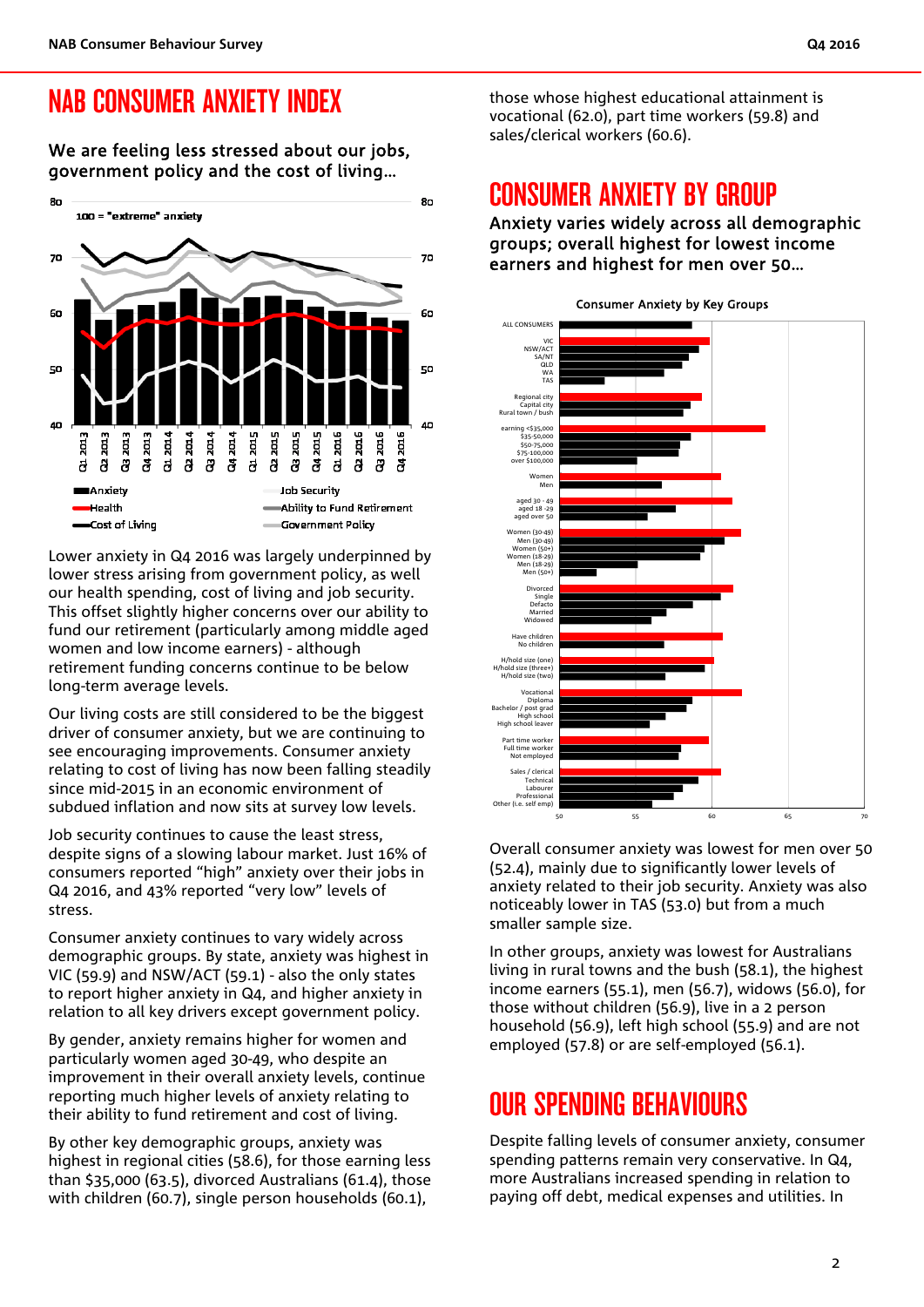contrast, more consumers cut back their spending on "non-essentials", particularly entertainment, eating out, major household items, charitable donations and personal goods. Slightly more consumers also cut back their spending on some key "essentials" such as transport and groceries. More of us also added less to our savings, super and investments and spent less on our children.

#### Consumers spending patterns in Q4 (net) even more conservative …



But not only were consumer spending behaviours very conservative in Q4, they were significantly more conservative than in the last quarter and at the same time last year across all types of expenditure, except when it came to their use of credit. This pattern was broadly consistent across most states (see State Spending Behaviours below).

#### And weaker compared to Q4'15….



# ANXIETY OVER OUR FINANCIAL POSITION

We were also more anxious overall about our current financial position in Q4 (63.4 points) - this may help to explain why spending behaviours remain conservative.

But this varied according to where we lived, our age and gender. VIC (64.3) and NSW/ACT (64.0) reported the highest anxiety in relation to their overall financial positions, while consumers living in TAS (59.7) and WA (61.4) were least concerned.

#### We worried more about our overall financial position in Q4…



Men over 50 (56.0) reported the lowest financial anxiety. Middle aged women (69.6 points) were most stressed, but anxiety increased most for middle aged men (up 5.7 to 66.1) and 18-29 year old women (up 2.7 to 66.1). There was also a very clear relationship between financial stress and income, with stress levels considerably lower (despite rising in Q4) in the highest income group (59.1) compared to the lowest income group (70.9).

### DRIVERS OF HOUSEHOLD FINANCIAL STRESS HAVE CHANGED SLIGHTLY

In terms of our household's financial position, we were slightly more anxious in Q4 when it came to providing for our family's future and our monthly household bills. But, we were less concerned about our mortgages, rent and housing costs, personal loan repayments and "non-essentials".

Overall, we still identify financing retirement, providing for our family's future, health expenditure and our ability to raise emergency funds as the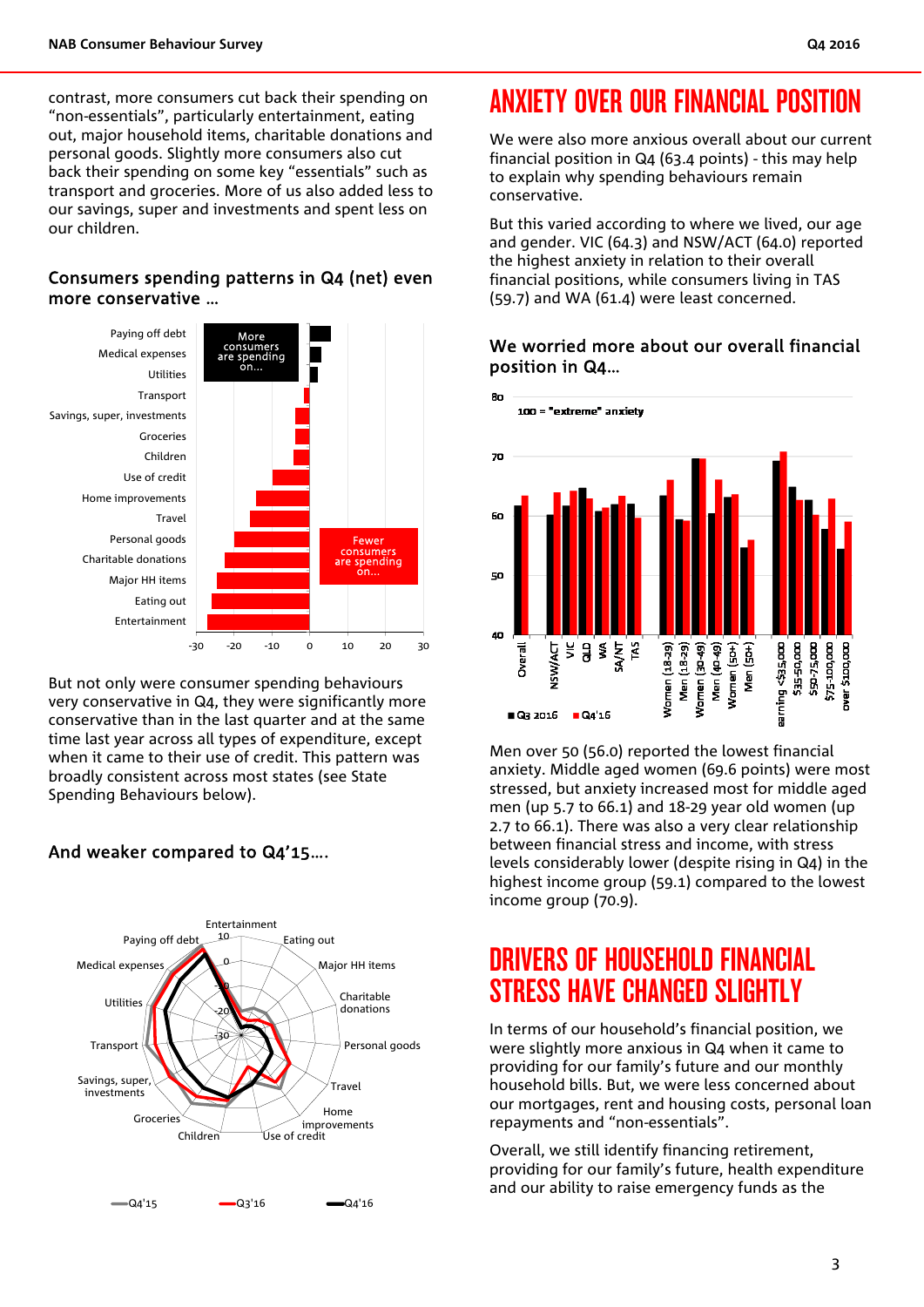biggest drivers of financial stress and at broadly unchanged levels than in the last quarter.

We still worry most about financing our retirement & providing for the future…



# THE VIEW FROM NAB ECONOMICS

According to the Q3 National Accounts, household consumption growth was lacklustre to be at 0.4% q/q (2.5% y/y), largely reflecting the weakness in real retail activity (which fell by 0.1% in the quarter).

The subdued household consumption reading was despite a lower household saving ratio (at 6.3%) and notable pick-up in household income growth in the quarter, the latter reflecting more hours worked at the aggregate level.

Services consumption continued to dominate goods consumption in the quarter, with hotels, cafes and restaurants; insurance and other financial services; as well as rent and other dwelling services being the largest positive contributors to overall consumption growth, while food and purchase of vehicles were the biggest detractors.

In more recent months, the partial indicators were mixed. The latest ABS retail trade data shows that retail turnover trend growth maintained its momentum in October at 0.4% (similar to September), which signals stronger growth overall for Q4.

Meanwhile NAB's monthly Online Retail Sales Index for October suggests that trend growth for online spending has eased further to 0.5% m/m, down from 0.7% last month.

#### HOUSEHOLD SPENDING TO EASE

Nominal HFCE growth & average earnings growth (y/y%)



In trend terms, retail conditions according to the NAB business survey eased to -5 index points in November, the lowest level since late-2014.

Going forward, household consumption is expected to grow moderately on the back of a declining saving ratio and a low interest rate environment. We are forecasting real household consumption to grow by 2.7% in 2016, before moderating to 2.3% in 2017 and 2.1% in 2018.

### SPENDING BEHAVIOURS BY STATE NEW SOUTH WALES/ACT

Spending behaviours in NSW/ACT were more conservative across the board in Q4, except when it came to the use of credit. The biggest cutbacks were in charitable donations, travel, entertainment, home improvements and transport spending.

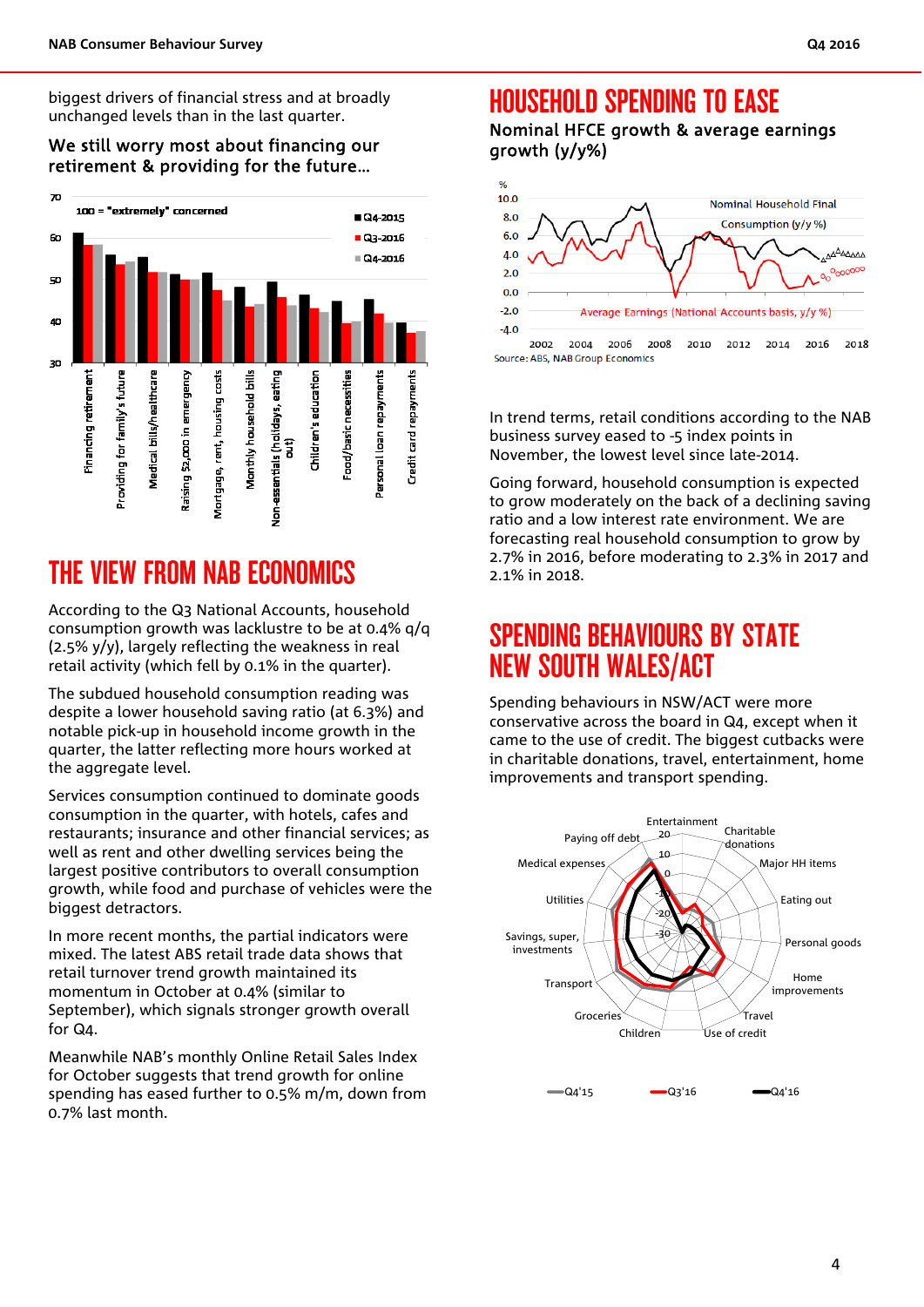### VICTORIA

More Victorian consumers cut back their spending across most items, except when it came to credit use, major household items, their children and paying down debt (unchanged). Cutbacks were most apparent in transport spending, savings, super and investments, travel, personal goods and groceries.



# WESTERN AUSTRALIA

Spending behaviours were more positive across a range of categories in WA. In particular, there were some big increases in the number of local consumers using more credit and spending on eating out, and more modest gains in spending on home improvements, entertainment and their children.



### **QUEENSLAND**

In Queensland, more consumers cut back their spending across all categories, except credit use and groceries. Cutbacks were most apparent in regards to home improvements and travel, with the number of consumers cutting back on their savings, super and investments also noticeably lower.

### SOUTH AUSTRALIA

Spending behaviours in SA were much more conservative, except for charitable donations, credit use and paying off debt. In particular there were notable increases in the number cutting back their savings, super and investments and spending on groceries, personal goods and entertainment.

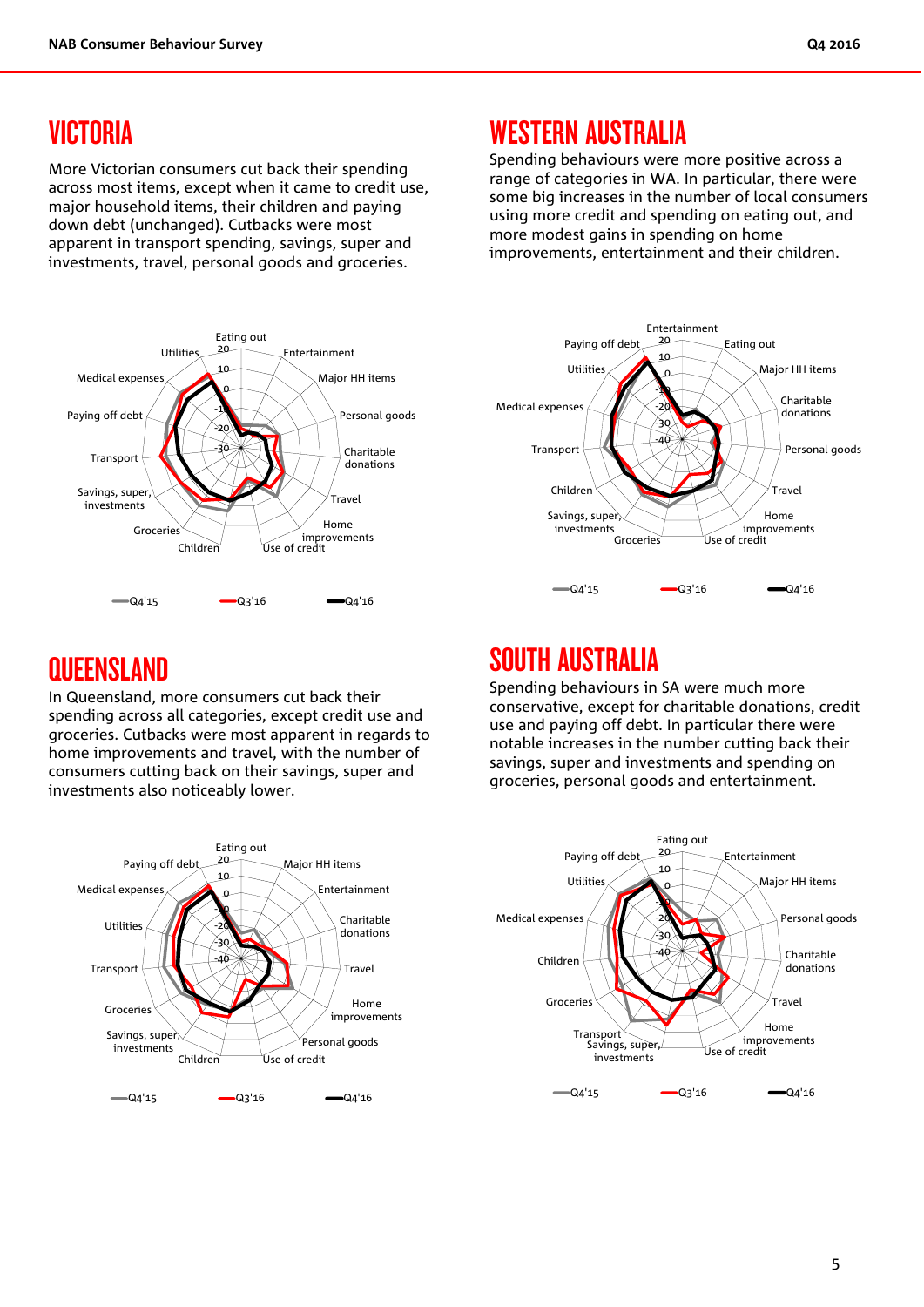#### TASMANIA

Spending behaviours in Tasmania remain volatile. In Q4, they were dominated by very large increases in the number of consumers cutting their spending on groceries, major household items, medical expenses and home improvements. In contrast, noticeably more consumers increased their use of credit and spent more on their children, transport and eating out.



## ABOUT THE SURVEY

The NAB Australian Consumer Anxiety Index was launched in April 2013 in conjunction with the NAB Australian Wellbeing Index with the aim of assessing perceptions of consumer stress and wellbeing.

The NAB Australian Consumer Anxiety Index was developed by NAB Behavioural & Industry Economics and is based on survey participants' responses to 5 questions related to their own concerns about their future spending/savings plans arising from: your job security; your health; your financial security for retirement; your cost of living; and government policies.

All questions were answered on a scale of 0-10 where 0 is "not at all concerned" and 10 is "extremely concerned".

NAB's Consumer Spending Behaviour indicator is derived by grouping various categories of spending - "non-essentials" (entertainment, eating out, major household items, home improvements, personal goods and travel), "essentials" (medical, utilities, transport, groceries and children) and "financial spending (paying off debt, savings/super/investments and use of credit).

Over 2,200 respondents participated in the Q4 2016 survey, with weights applied to age, location and

gender to ensure that the survey reasonably reflects the Australian population.

### CONTACT THE AUTHORS

Alan Oster Group Chief Economist Alan.Oster@nab.com.au +613 8634 2927

Dean Pearson Head of Behavioural & Industry Economics Dean.Pearson@nab.com.au +613 8634 2331

Robert De Iure Senior Economist - Behavioural & Industry Economics Robert.De.Iure@nab.com.au +613 8634 4611

Brien McDonald Senior Economist - Behavioural & Industry Economics Brien.McDonald@nab.com.au +613 8634 3837

#### FOR INFORMATION ON THE MACROECONOMY

Riki Polygenis Head of Australian Economics Riki. Polygenis@nab.com.au +613 8697 9534

Vyanne Lai Economist - Australia Vyanne.Lai@nab.com.au +613 8634 0198